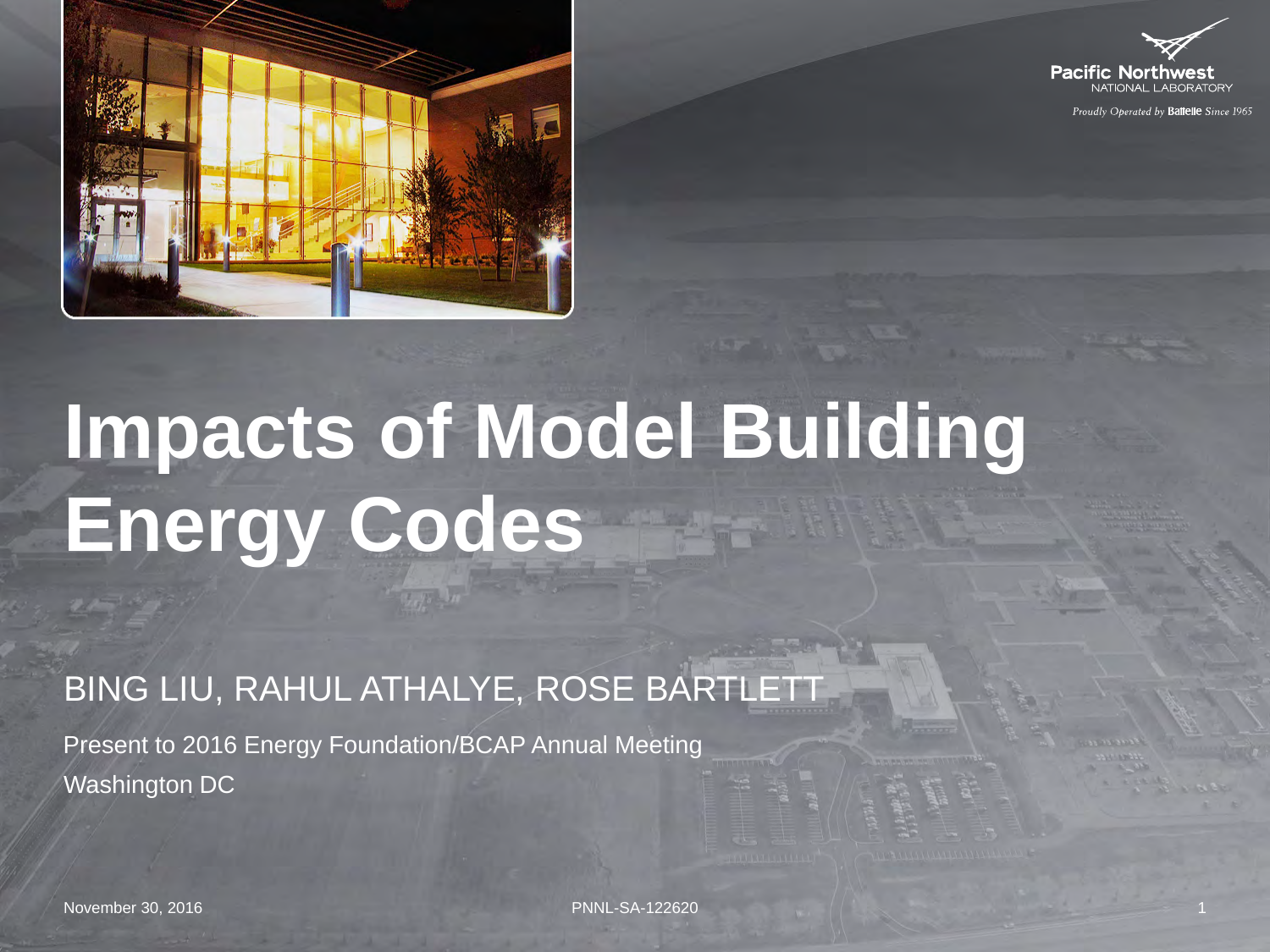# **Objectives**



Analyze impacts of overall energy codes

- National benefits attributed from the overall model energy codes
- Focus on the future impact for 2010-2040
- *Not just the attributions from DOE's Codes Program*

### Conduct external peer reviews









National Association of **State Energy Officials**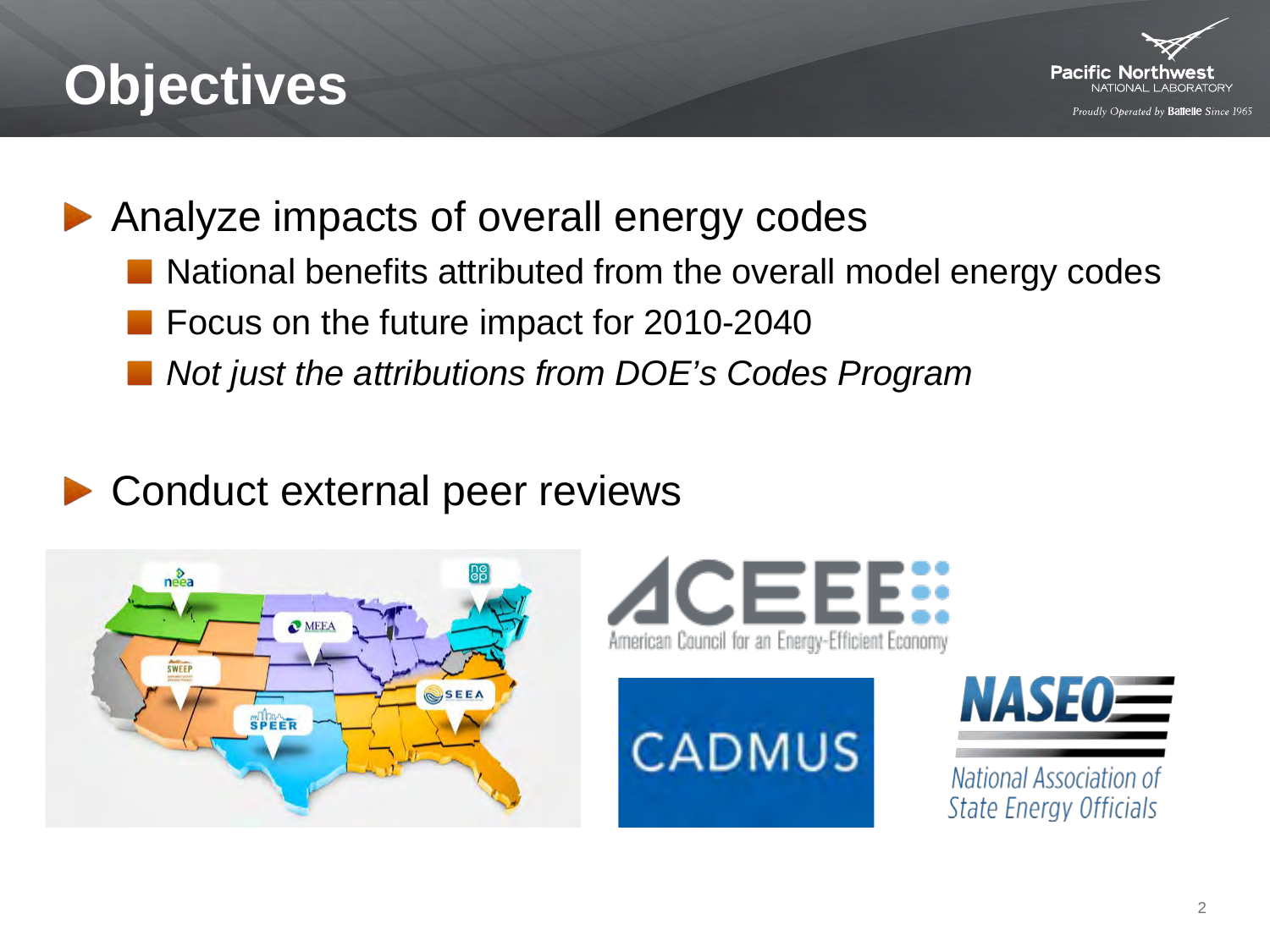

Proudly Oberated by **Battelle** Since 1965

**For each state when adopting a new code:**

Step 1: Determine code in place in 2010

Step 2: When new code is adopted after 2010, calculate change in energy consumption per sf for commercial and per home for residential (Delta EUI)

Step 3: Estimate percent of potential savings realized in the field (Energy Compliance Rate)

Step 4: Estimate sf (commercial) and number of homes (residential) impacted by new code (Floor space forecast)

**Code Impact = Delta EUI x Energy Compliance Rate x Floor space forecast**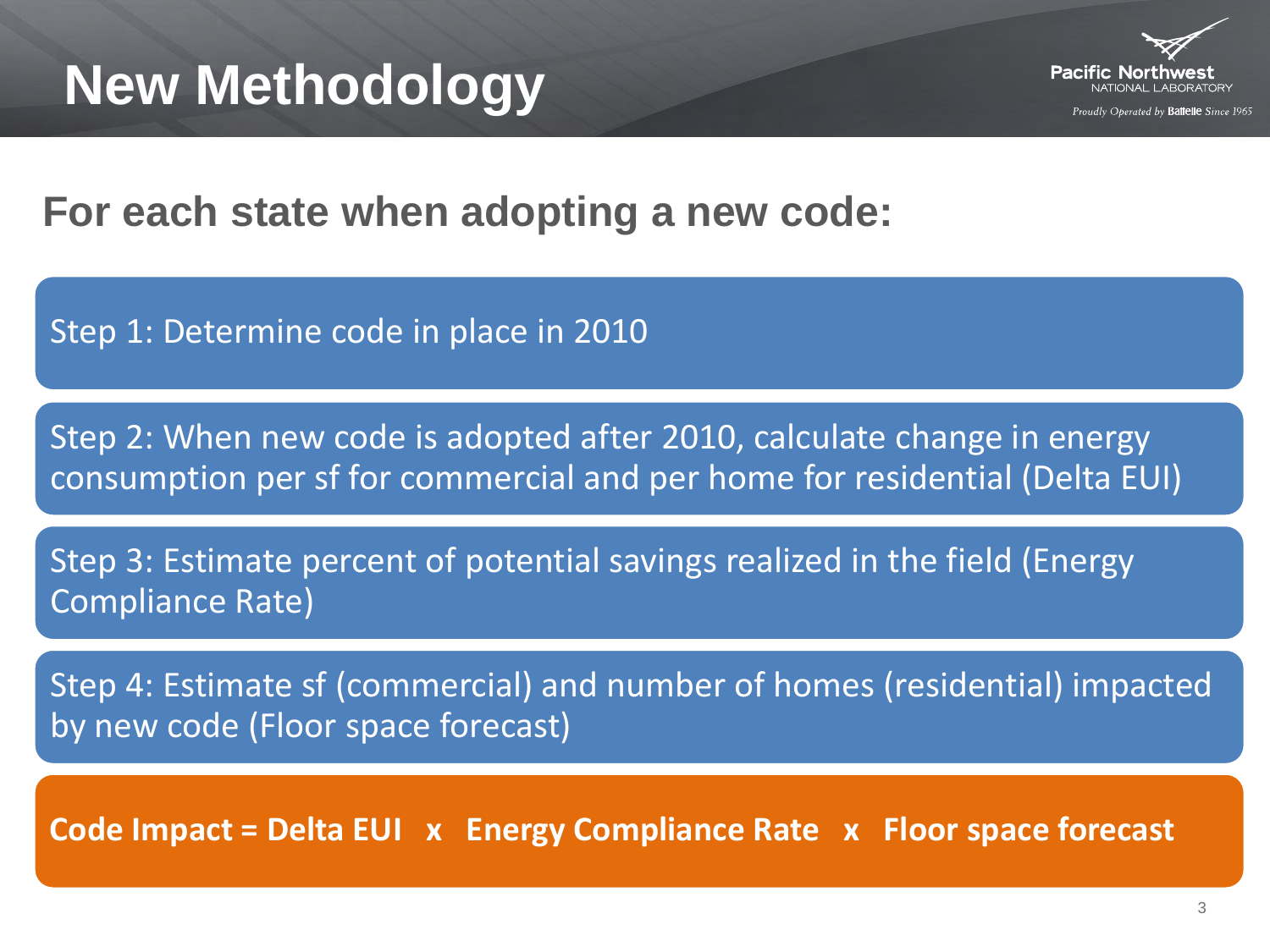### **Example: Maryland Commercial Codes Impact**



Proudly Operated by Ballelle Since 1965

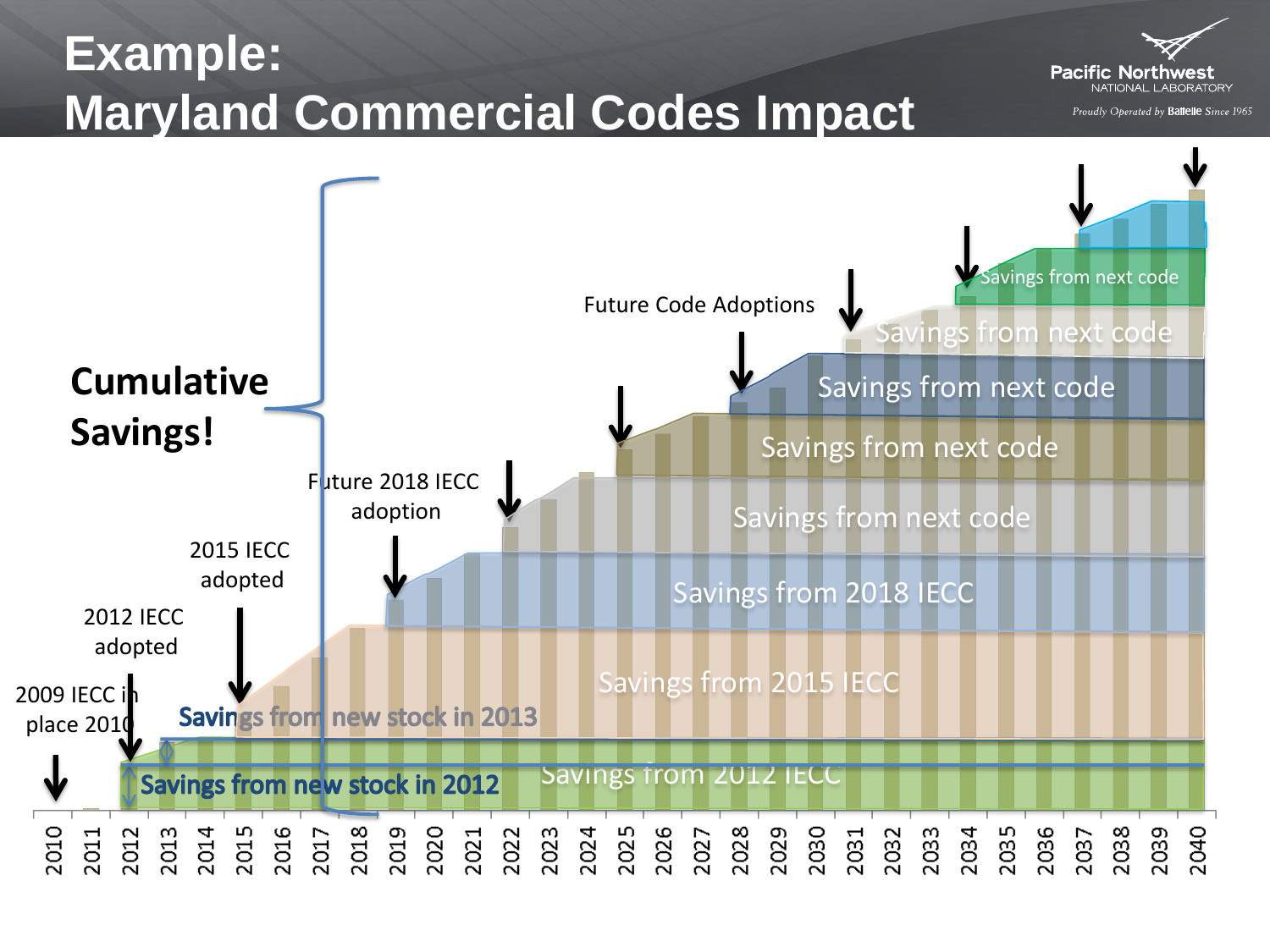### **Development: Historic**



Improvement in Residential and Non-Residential Model Energy Codes (Year 1975-2015) **Courtesy of Pacific Nortwest National Laboratory** 110  $= 100$ MEC 1983 100 Use **ASHRAE ASHRAE** 90-1975 **MEC** MEC MEC 90A-1980 1986 1989 1992  $(1975)$ MEC MEC 90 MEC 1993 1995 **IECC IECC IECC** 1998 2000 2003 2006 Energy Use ASHRAE 90.1-1989 80 **ASHRAE ASHRAE** 90.1-1999 90.1-2001 **IECC** 2009 70 **ASHRAE** Normalized 90.1-2004 **ASHRAE** Residential 90.1-2007 Non-Residential 60 **IECC IECC**  $2012$  2015 ASHRAE 90.1-۵ 2010 50 **ASHRAE** 90.1-2013 40 1970 1975 1980 1985 1995 2005 2020 1990 2000 2010 2015 Year

5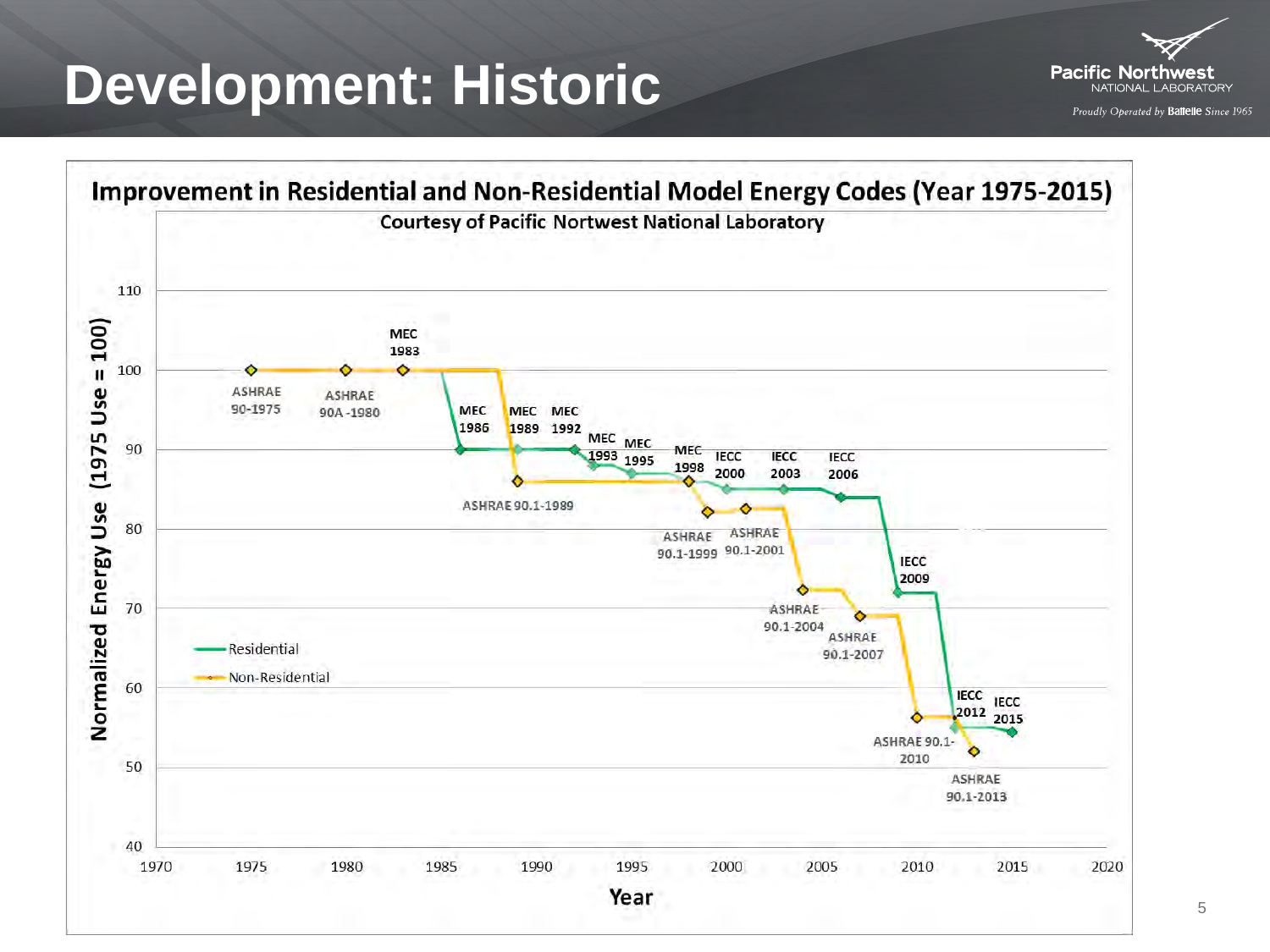# **Development: Projection**



- ▶ Savings based on DOE's Building Technology Roadmaps
	- Opaque envelope and fenestration
	- Solid-state Lighting
	- **HVAC**
- ▶ Savings adjusted upwards slightly for next two cycles of commercial codes
	- 90.1-2016 is on course to achieve at least 5% savings
- Penetration of renewables not included

|                     | % Savings   |                  |                            |
|---------------------|-------------|------------------|----------------------------|
|                     | compared to |                  | % Savings                  |
| Commercial          | previous    | Residential      | compared to                |
| <b>Code Edition</b> | code        |                  | Code Edition previous code |
| 90.1-2016           | 5%          | <b>2018 IECC</b> | 4%                         |
| 90.1-2019           | 5%          | <b>2021 IECC</b> | 4%                         |
| 90.1-2022           | 4%          | <b>2024 IECC</b> | 4%                         |
| 90.1-2025           | 4%          | <b>2027 IECC</b> | 4%                         |
| 90.1-2028           | 5%          | <b>2030 IECC</b> | 5%                         |
| 90.1-2031           | 5%          | <b>2033 IECC</b> | 5%                         |
| 90.1-2034           | 5%          | <b>2026 IECC</b> | 5%                         |
| 90.1-2037           | 5%          | <b>2039 IECC</b> | 5%                         |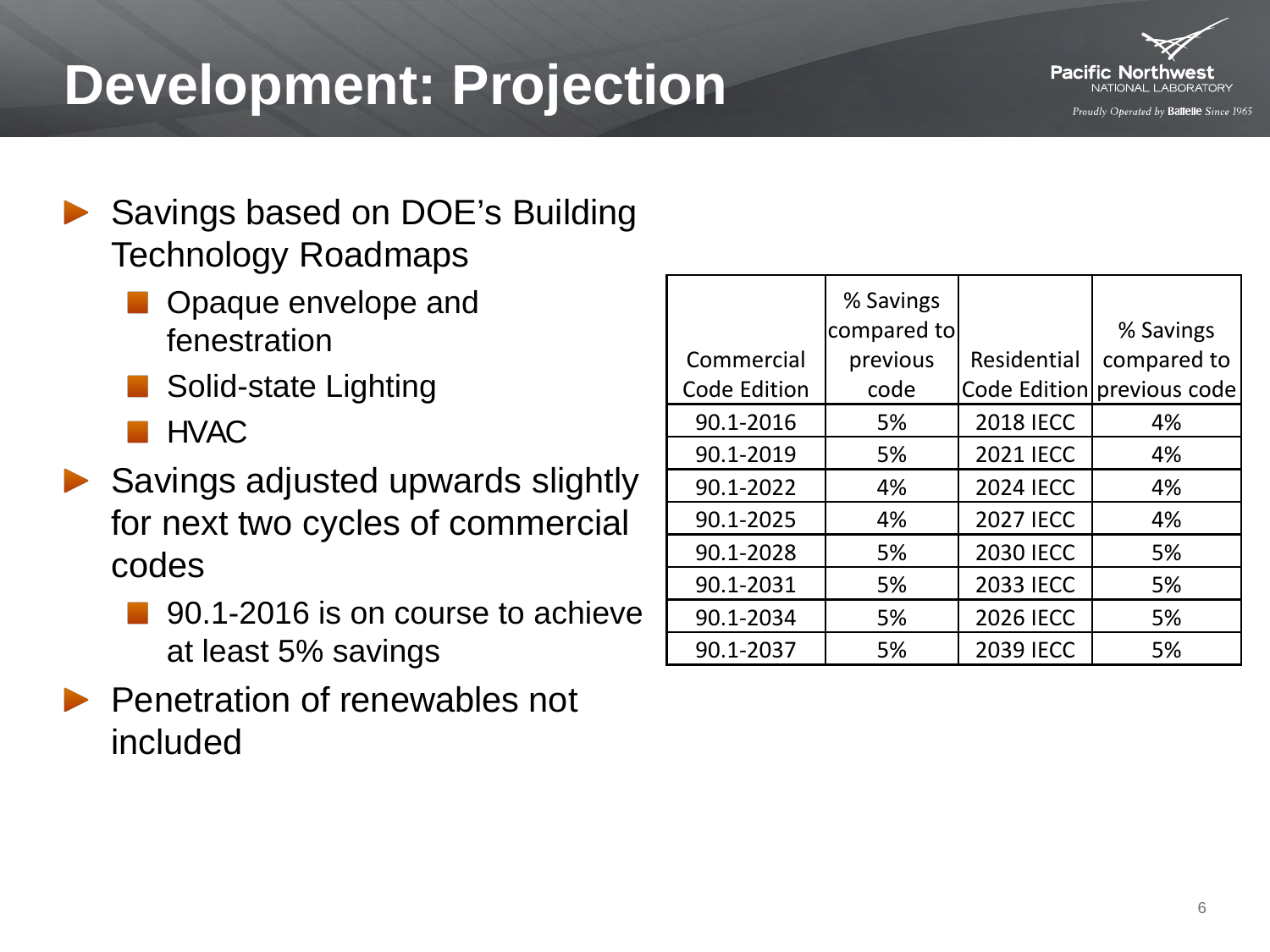# **Adoption Pattern**



- Used historical adoption scenario to inform future adoption pattern
- Collected input from REEOs for future state adoption pattern
- Implicit adoption: for states with no code in place and home rule states
	- Adoption is based on codes in effect in major population centers
	- Includes input from REEOs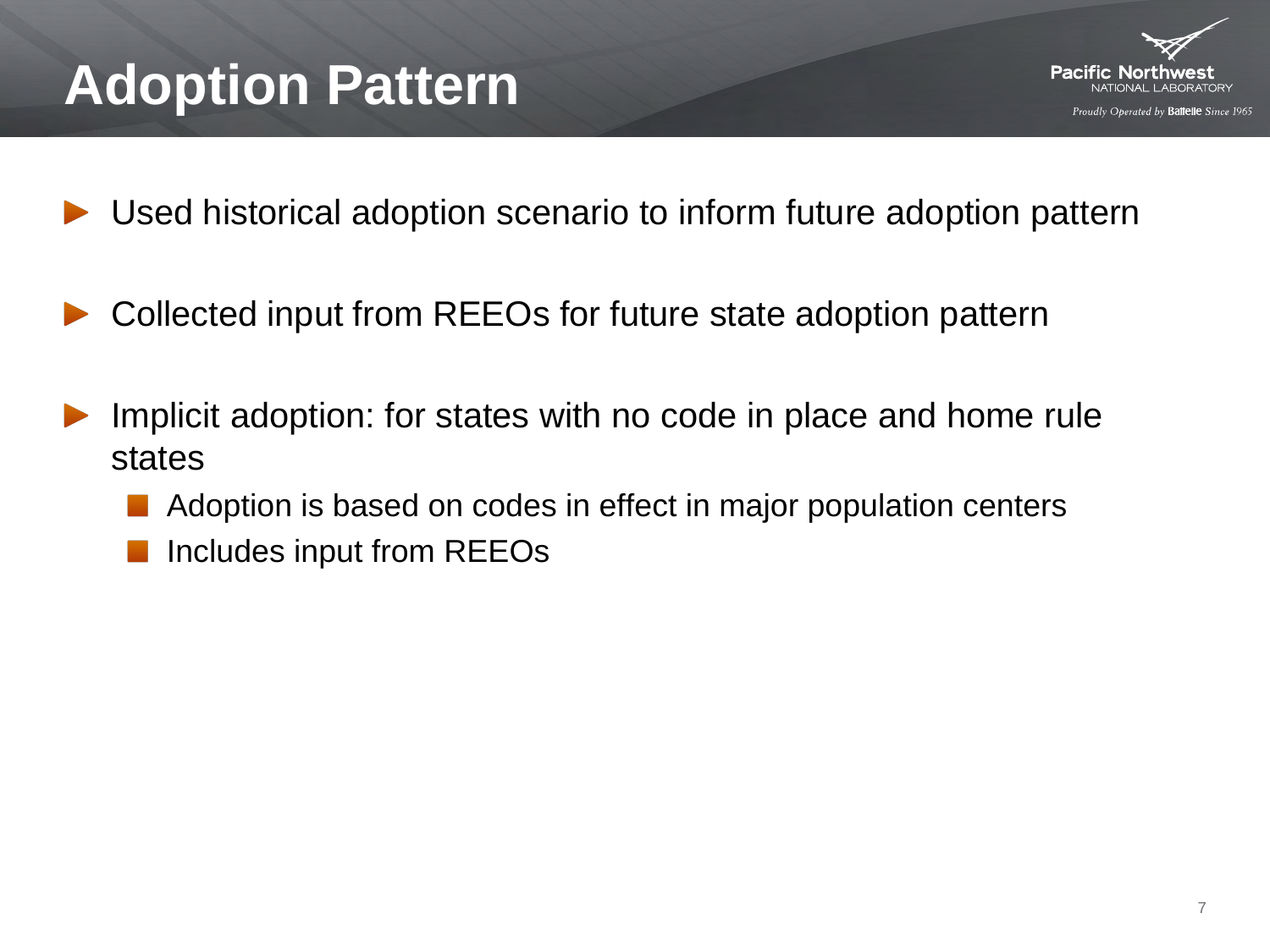

**1. Timely**. States adopts new code within one code cycle. Future adoption lag = 1 year

**2. Medium Slow**. States adopts new code within two code cycles. Future adoption lag = 4 year

**3. Very Slow.** States adopts new code after two code cycles. Future adoption lag = 7 year

#### **4. Not Applicable.**

State with no state-wide code, no code enforced in jurisdictions within the state or with minimal relationship to the national model codes.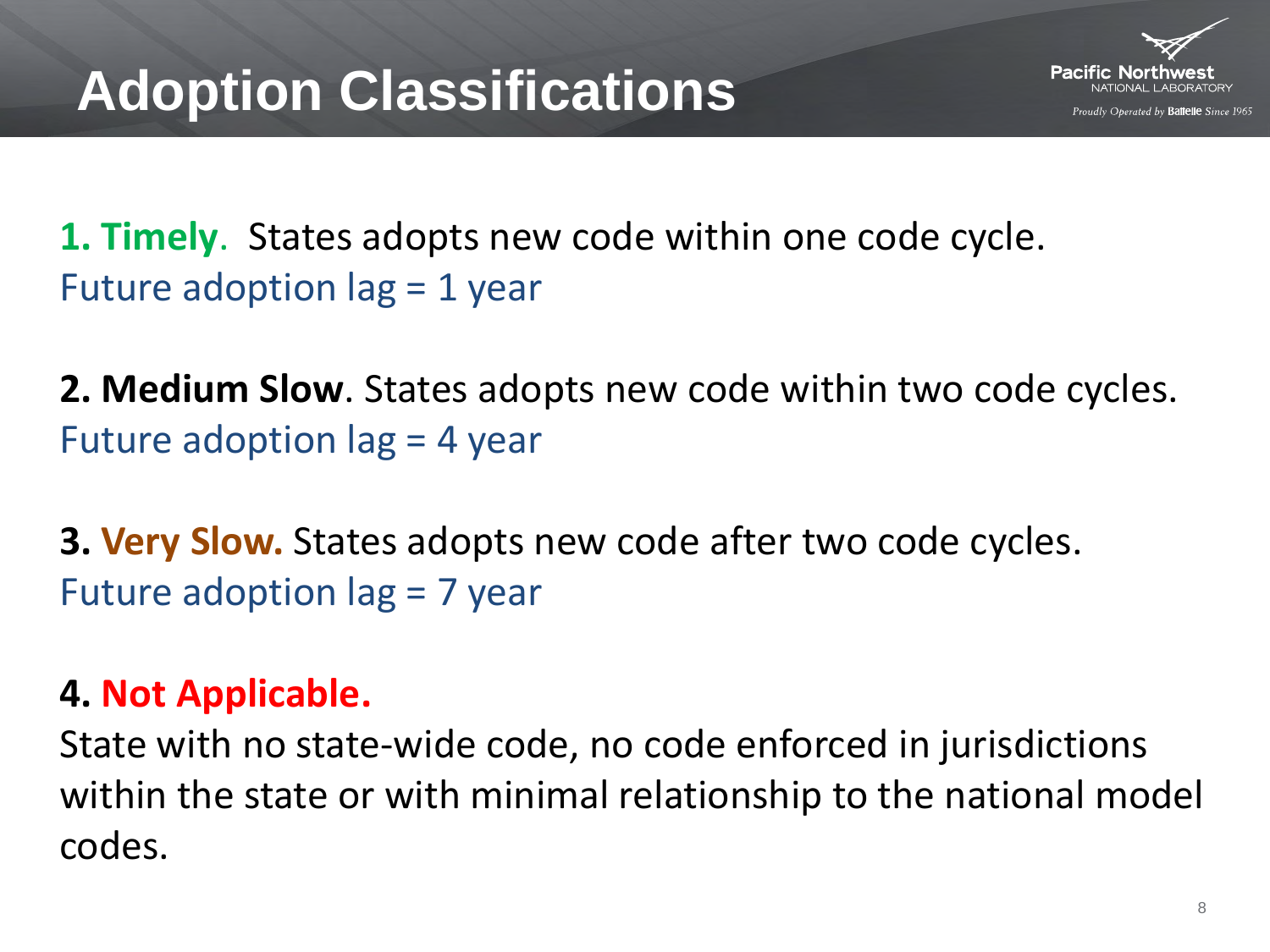# **Savings Realized in the Field**



- 100% energy realization rate means we will get full savings.
- 50% energy realization rate means our savings are cut by half.
- **Commercial** 
	- Very little data available
	- Use conservative assumptions
	- First year of 50% realization rate and then increase to 80% in year 10

#### Residential

- DOE's Residential Field study data
	- States on 2009 IECC close to 100% realization rate
	- States on 2015 IECC about 80% realization rate
- First year of 80% and then increase to 100% in year 10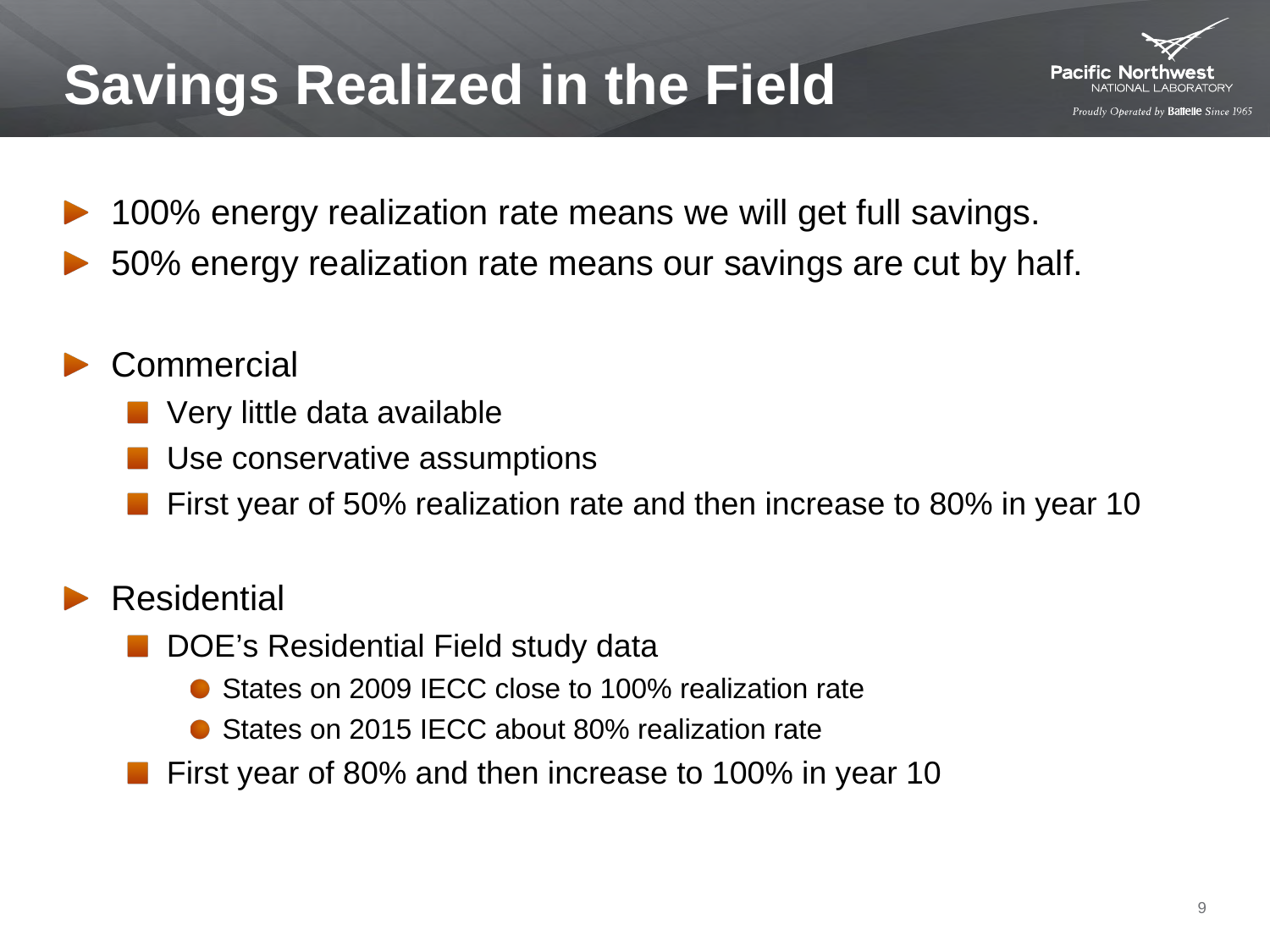### **Results**





- ▶ User friendly and transparent spreadsheet format
	- Impacts for individual state and aggregated national level
- Flexible analyzed time period
	- **User can select any years between 2010** and 2040
- Multiple results
	- **Annual and communitive savings**
	- Site, source, full-fuel-cycle, energy cost, and CO2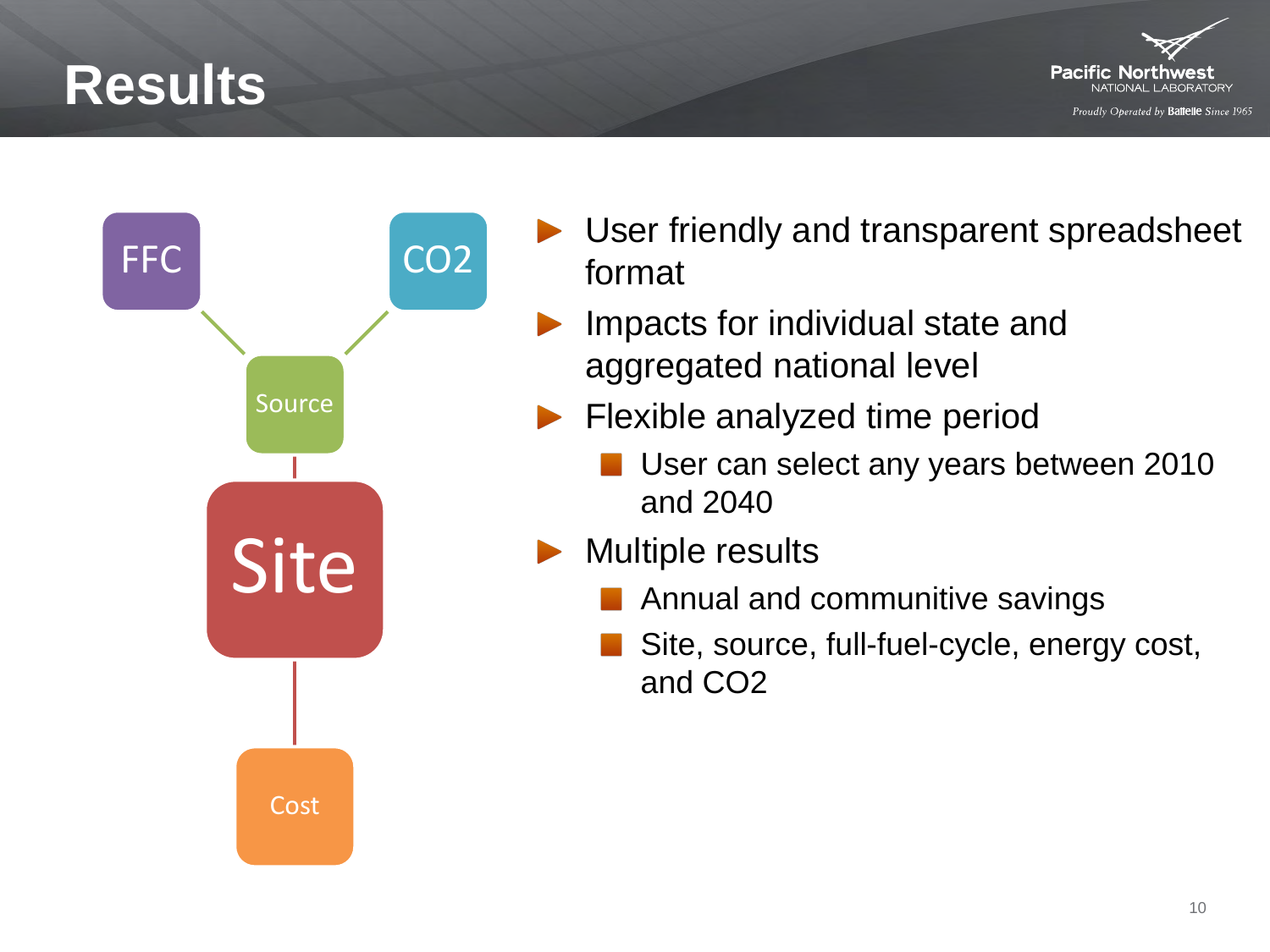



| <b>Sector</b>        | <b>Site Energy</b><br><b>Savings</b><br>(Quads) | <b>Primary</b><br><b>Energy</b><br><b>Savings</b><br>(Quads) | <b>Full-Fuel-</b><br><b>Cycle</b><br><b>Savings</b><br>(Quads) | <b>Energy</b><br>Cost<br><b>Savings</b><br>$(2016 \text{ s})$<br>billion) | CO <sub>2</sub><br><b>Reduction</b><br>(MMT) |
|----------------------|-------------------------------------------------|--------------------------------------------------------------|----------------------------------------------------------------|---------------------------------------------------------------------------|----------------------------------------------|
| <b>Commercial</b>    |                                                 |                                                              |                                                                |                                                                           |                                              |
| Annual 2030          | 0.10                                            | 0.26                                                         | 0.28                                                           | 2.24                                                                      | 17.57                                        |
| Annual 2040          | 0.13                                            | 0.32                                                         | 0.34                                                           | 2.54                                                                      | 21.48                                        |
| Cumulative 2010-2030 | 1.18                                            | 3.14                                                         | 3.30                                                           | 27.53                                                                     | 208.78                                       |
| Cumulative 2010-2040 | 2.34                                            | 6.10                                                         | 6.41                                                           | 51.59                                                                     | 405.51                                       |
| <b>Residential</b>   |                                                 |                                                              |                                                                |                                                                           |                                              |
| Annual 2030          | 0.15                                            | 0.28                                                         | 0.30                                                           | 3.14                                                                      | 18.38                                        |
| Annual 2040          | 0.17                                            | 0.33                                                         | 0.35                                                           | 3.45                                                                      | 21.46                                        |
| Cumulative 2010-2030 | 1.87                                            | 3.62                                                         | 3.86                                                           | 41.19                                                                     | 234.52                                       |
| Cumulative 2010-2040 | 3.48                                            | 6.72                                                         | 7.17                                                           | 74.34                                                                     | 435.43                                       |
| <b>Total</b>         |                                                 |                                                              |                                                                |                                                                           |                                              |
| Annual 2030          | 0.25                                            | 0.55                                                         | 0.58                                                           | 5.37                                                                      | 35.96                                        |
| Annual 2040          | 0.30                                            | 0.66                                                         | 0.69                                                           | 5.98                                                                      | 42.93                                        |
| Cumulative 2010-2030 | 3.06                                            | 6.76                                                         | 7.16                                                           | 68.72                                                                     | 443.30                                       |
| Cumulative 2010-2040 | 5.82                                            | 12.82                                                        | 13.58                                                          | 125.93                                                                    | 840.94                                       |

#### Table ES.1. Summary of Impact of Energy Codes

Note: The following states are excluded from the analysis: AK, CA, HI, KS, MO, MS (residential only), ND, OR, December 6, 2016 11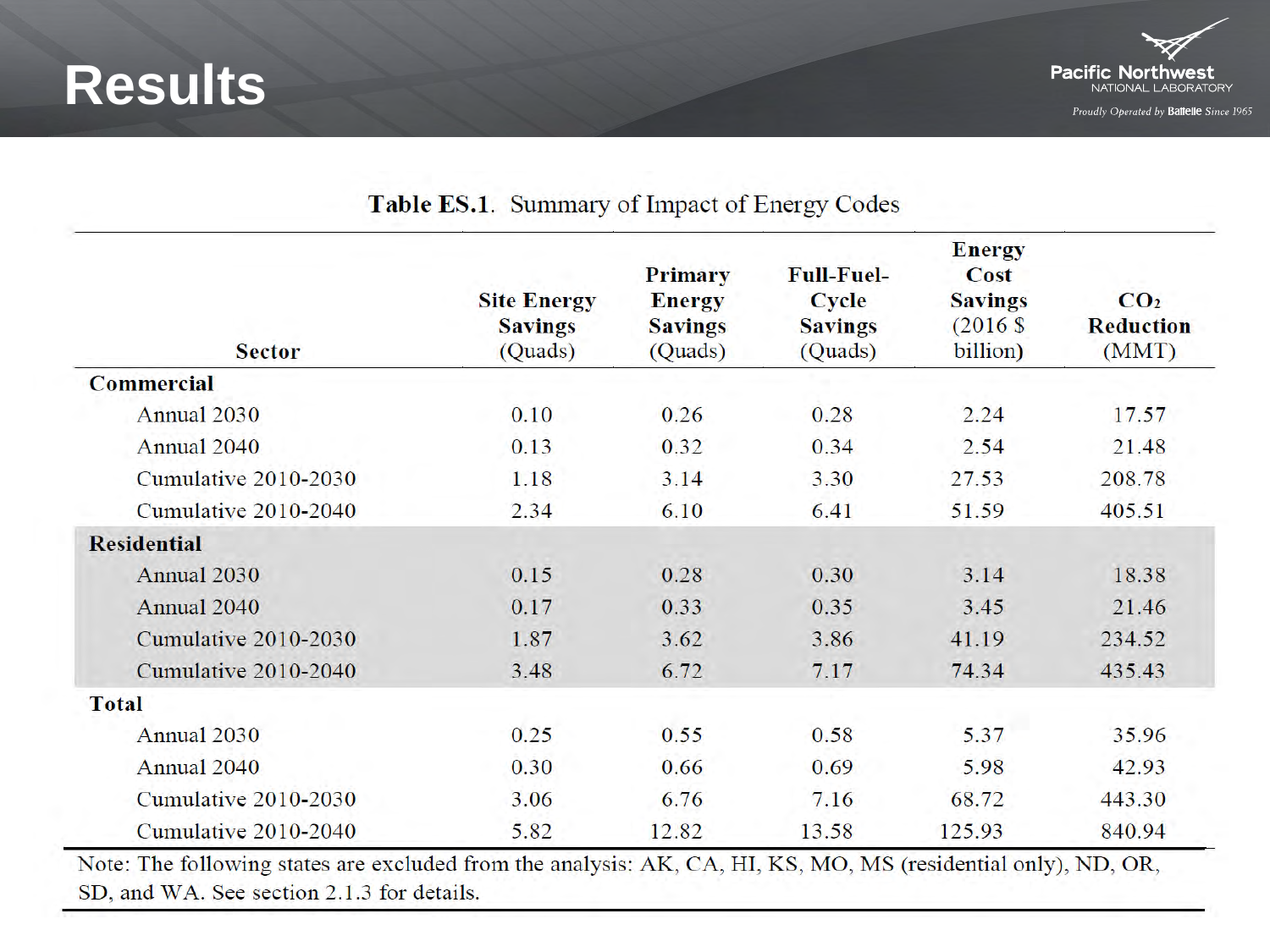# **Avoided Carbon Emissions**



Proudly Operated by Battelle Since 1965

| Table 8. Avoided CO <sub>2</sub> Emissions (MMT) |                |                |                         |                         |                |                |                         |                         |                |                |                         |                         |
|--------------------------------------------------|----------------|----------------|-------------------------|-------------------------|----------------|----------------|-------------------------|-------------------------|----------------|----------------|-------------------------|-------------------------|
|                                                  | Commercial     |                |                         |                         |                |                | Residential             |                         |                |                | Total                   |                         |
| <b>State</b>                                     | Annual<br>2030 | Annual<br>2040 | Cumulative<br>2010-2030 | Cumulative<br>2010-2040 | Annual<br>2030 | Annual<br>2040 | Cumulative<br>2010-2030 | Cumulative<br>2010-2040 | Annual<br>2030 | Annual<br>2040 | Cumulative<br>2010-2030 | Cumulative<br>2010-2040 |
| Alabama                                          | 0.46           | 0.54           | 5.49                    | 10.51                   | 0.47           | 0.51           | 5.35                    | 10.29                   | 0.93           | 1.05           | 10.84                   | 20.79                   |
| Arizona                                          | 1.27           | 1.44           | 16.81                   | 30.42                   | 0.70           | 0.83           | 9.26                    | 17.00                   | 1.97           | 2.27           | 26.08                   | 47.42                   |
| <b>Arkansas</b>                                  | 0.26           | 0.30           | 2.98                    | 5.76                    | 0.18           | 0.21           | 2.13                    | 4.12                    | 0.44           | 0.51           | 5.12                    | 9.88                    |
| Colorado                                         | 0.76           | 0.86           | 9.44                    | 17.58                   | 0.73           | 0.84           | 8.98                    | 16.91                   | 1.49           | 1.70           | 18.42                   | 34.48                   |
| Connecticut                                      | 0.18           | 0.23           | 2.07                    | 4.13                    | 0.12           | 0.14           | 1.51                    | 2.80                    | 0.30           | 0.37           | 3.59                    | 6.94                    |
| Delaware                                         | 0.04           | 0.06           | 0.51                    | 1.02                    | 0.11           | 0.13           | 1.43                    | 2.67                    | 0.16           | 0.19           | 1.93                    | 3.69                    |
| <b>District of Columbia</b>                      | 0.08           | 0.10           | 0.96                    | 1.87                    | 0.04           | 0.04           | 0.46                    | 0.86                    | 0.12           | 0.14           | 1.42                    | 2.74                    |
| Florida                                          | 1.78           | 2.20           | 20.42                   | 40.45                   | 1.07           | 1.36           | 14.23                   | 26.57                   | 2.85           | 3.56           | 34.64                   | 67.02                   |
| Georgia                                          | 0.81           | 1.02           | 9.27                    | 18.47                   | 0.66           | 0.78           | 9.05                    | 16.30                   | 1.46           | 1.80           | 18.33                   | 34.78                   |
| Idaho                                            | 0.11           | 0.14           | 1.34                    | 2.61                    | 0.19           | 0.23           | 2.53                    | 4.64                    | 0.30           | 0.37           | 3.87                    | 7.25                    |
| <b>Illinois</b>                                  | 0.48           | 0.62           | 5.83                    | 11.39                   | 0.22           | 0.28           | 2.77                    | 5.29                    | 0.69           | 0.90           | 8.60                    | 16.68                   |
| Indiana                                          | 0.45           | 0.59           | 3.96                    | 9.20                    | 0.48           | 0.54           | 5.96                    | 11.10                   | 0.93           | 1.13           | 9.92                    | 20.29                   |
| Iowa                                             | 0.14           | 0.19           | 1.63                    | 3.27                    | 0.14           | 0.18           | 1.71                    | 3.30                    | 0.28           | 0.36           | 3.34                    | 6.58                    |
| Kentucky                                         | 0.26           | 0.32           | 3.17                    | 6.09                    | 0.20           | 0.24           | 2.47                    | 4.68                    | 0.46           | 0.56           | 5.64                    | 10.76                   |
| Louisiana                                        | 0.26           | 0.33           | 2.99                    | 5.99                    | 0.29           | 0.35           | 3.33                    | 6.52                    | 0.55           | 0.68           | 6.32                    | 12.51                   |
| Maine                                            | 0.08           | 0.10           | 0.90                    | 1.78                    | 0.08           | 0.10           | 1.02                    | 1.96                    | 0.16           | 0.20           | 1.92                    | 3.74                    |
|                                                  |                |                |                         |                         |                |                |                         |                         |                |                |                         |                         |
| Maryland                                         | 0.24           | 0.32           | 2.91                    | 5.71                    | 0.20           | 0.26           | 2.80                    | 5.16                    | 0.44           | 0.58           | 5.71                    | 10.88                   |
| Massachusetts                                    | 0.17           | 0.23           | 2.03                    | 4.08                    | 0.18           | 0.24           | 2.07                    | 4.17                    | 0.35           | 0.47           | 4.11                    | 8.26                    |
| Michigan                                         | 0.58           | 0.69           | 7.69                    | 14.08                   | 0.70           | 0.78           | 8.97                    | 16.41                   | 1.29           | 1.46           | 16.66                   | 30.49                   |
| Minnesota                                        | 0.32           | 0.39           | 3.81                    | 7.40                    | 0.59           | 0.66           | 7.85                    | 14.13                   | 0.91           | 1.05           | 11.65                   | 21.53                   |
| Mississippi                                      | 0.46           | 0.50           | 5.68                    | 10.51                   | 0.00           | 0.00           | 0.00                    | 0.00                    | 0.46           | 0.50           | 5.68                    | 10.51                   |
| Montana                                          | 0.04           | 0.04           | 0.40                    | 0.80                    | 0.08           | 0.10           | 1.01                    | 1.92                    | 0.12           | 0.14           | 1.40                    | 2.72                    |
| Nebraska                                         | 0.27           | 0.31           | 3.27                    | 6.18                    | 0.19           | 0.22           | 2.40                    | 4.44                    | 0.46           | 0.53           | 5.67                    | 10.62                   |
| Nevada                                           | 0.38           | 0.47           | 4.35                    | 8.63                    | 0.27           | 0.32           | 3.65                    | 6.64                    | 0.65           | 0.79           | 8.00                    | 15.27                   |
| New Hampshire                                    | 0.07           | 0.09           | 0.75                    | 1.54                    | 0.06           | 0.07           | 0.70                    | 1.38                    | 0.13           | 0.16           | 1.45                    | 2.92                    |
| <b>New Jersey</b>                                | 0.45           | 0.52           | 5.14                    | 10.00                   | 0.69           | 0.76           | 8.70                    | 16.00                   | 1.13           | 1.28           | 13.85                   | 25.99                   |
| New Mexico                                       | 0.13           | 0.16           | 1.26                    | 2.72                    | 0.12           | 0.14           | 1.49                    | 2.80                    | 0.25           | 0.30           | 2.75                    | 5.52                    |
| New York                                         | 0.45           | 0.59           | 5.51                    | 10.78                   | 0.61           | 0.70           | 8.36                    | 14.93                   | 1.06           | 1.28           | 13.87                   | 25.71                   |
| North Carolina                                   | 0.61           | 0.77           | 6.90                    | 13.85                   | 0.76           | 0.93           | 10.16                   | 18.70                   | 1.37           | 1.70           | 17.06                   | 32.55                   |
| Ohio                                             | 0.77           | 0.95           | 7.60                    | 16.27                   | 0.43           | 0.49           | 5.11                    | 9.74                    | 1.19           | 1.45           | 12.72                   | 26.01                   |
| Oklahoma                                         | 0.34           | 0.41           | 3.87                    | 7.66                    | 0.53           | 0.59           | 6.78                    | 12.39                   | 0.87           | 1.00           | 10.65                   | 20.05                   |
| Pennsylvania                                     | 0.51           | 0.65           | 5.53                    | 11.39                   | 0.33           | 0.41           | 3.84                    | 7.58                    | 0.83           | 1.06           | 9.37                    | 18.97                   |
| Rhode Island                                     | 0.04           | 0.05           | 0.49                    | 0.96                    | 0.01           | 0.02           | 0.16                    | 0.32                    | 0.05           | 0.07           | 0.65                    | 1.27                    |
| <b>South Carolina</b>                            | 0.32           | 0.40           | 3.59                    | 7.20                    | 0.46           | 0.55           | 6.18                    | 11.24                   | 0.77           | 0.95           | 9.76                    | 18.44                   |
| Tennessee                                        | 0.56           | 0.67           | 6.59                    | 12.77                   | 0.54           | 0.64           | 6.09                    | 12.07                   | 1.11           | 1.31           | 12.67                   | 24.84                   |
| Texas                                            | 2.21           | 2.69           | 29.05                   | 53.74                   | 4.01           | 4.56           | 52.44                   | 95.59                   | 6.22           | 7.24           | 81.50                   | 149.33                  |
| Utah                                             | 0.15           | 0.20           | 1.77                    | 3.57                    | 0.76           | 0.83           | 7.99                    | 15.97                   | 0.91           | 1.03           | 9.76                    | 19.53                   |
| Vermont                                          | 0.02           | 0.02           | 0.17                    | 0.36                    | 0.09           | 0.10           | 1.14                    | 2.08                    | 0.11           | 0.12           | 1.31                    | 2.43                    |
| Virginia                                         | 0.57           | 0.71           | 6.74                    | 13.19                   | 0.64           | 0.75           | 8.92                    | 15.97                   | 1.21           | 1.46           | 15.66                   | 29.16                   |
| West Virginia                                    | 0.11           | 0.13           | 1.25                    | 2.45                    | 0.07           | 0.08           | 0.78                    | 1.50                    | 0.18           | 0.20           | 2.03                    | 3.95                    |
| Wisconsin                                        | 0.34           | 0.43           | 3.97                    | 7.89                    | 0.36           | 0.42           | 3.99                    | 7.93                    | 0.71           | 0.85           | 7.96                    | 15.82                   |
| Wyoming                                          | 0.05           | 0.06           | 0.69                    | 1.27                    | 0.05           | 0.06           | 0.76                    | 1.35                    | 0.11           | 0.13           | 1.45                    | 2.62                    |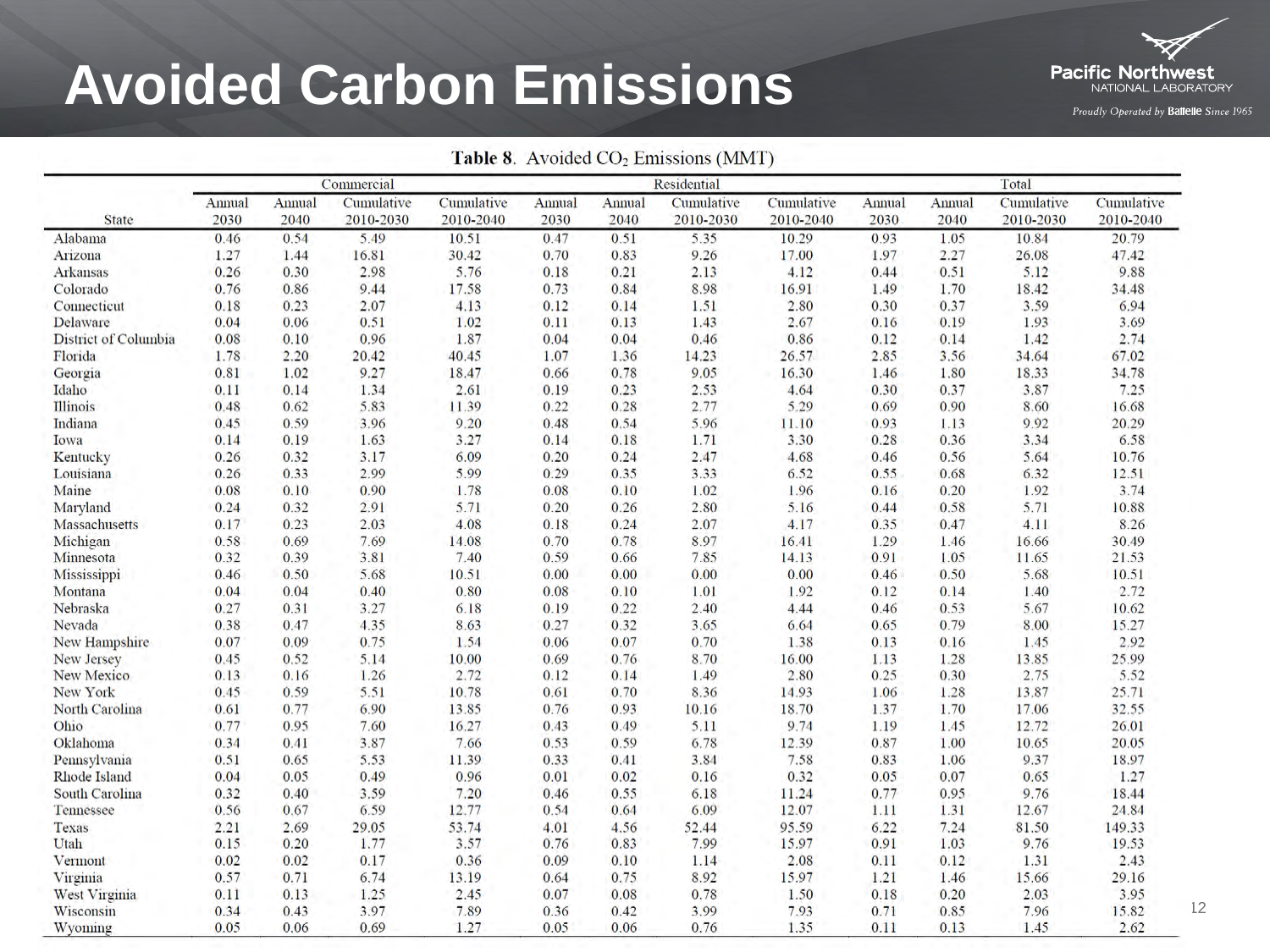# **Codes Impact Summary**



PNNL-25611 Rev.

Pacific Northwes

mudly Oberated by **Rattelle** Since 196

Proudly Operated by Ballelle Since 1965



#### **Cumulative impacts for 2010-2040:**

Reduce primary energy use by 12.8 quads Save consumers more than \$126 billion Avoid carbon emissions over 841 MMT = 177 million cars driven for one year

= 245 coal power plants for one year

**Impacts of Model Building Energy Codes** 



[http://www.pnnl.gov/main/publications/external/technical\\_reports/PNNL-25611Rev1.pdf](http://www.pnnl.gov/main/publications/external/technical_reports/PNNL-25611Rev1.pdf)